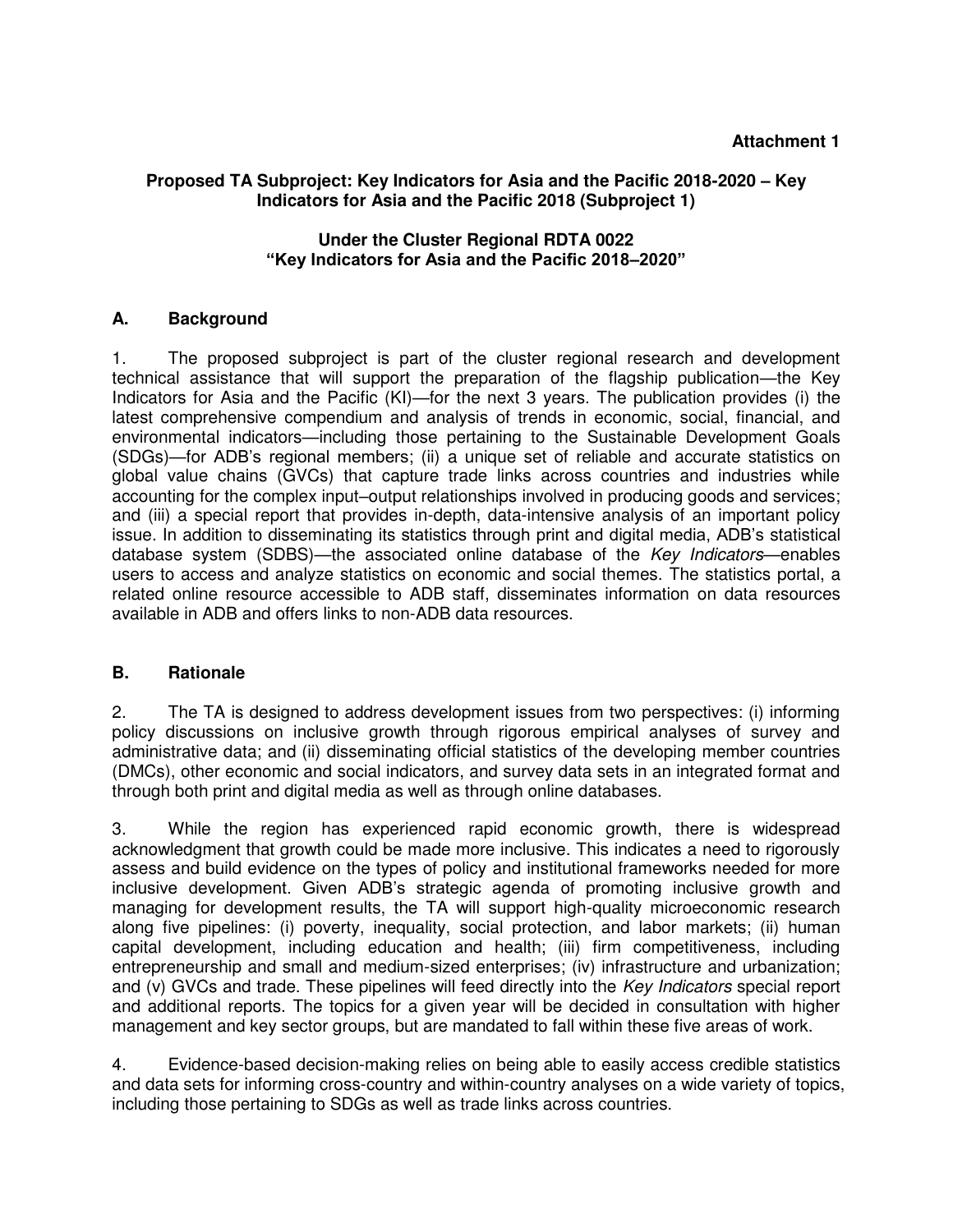5. Since both the research and statistics portions of the *Key Indicators* are critical for understanding inclusive growth and developing evidence-based policies in the region, the *Key Indicators* was identified as a corporate priority during the TA resource allocation meeting.

## **C. Impact and Outcome**

6. The impact of the subproject will be enhanced evidence-based policy making, investment decisions, and project design in ADB's DMCs. The outcome will be the sustained use of *Key Indicators* data and analysis by DMC officials, economic researchers, civil society, and other users. The Design and Monitoring Framework is in Appendix 1.

# **D. Methodology and Key Activities**

7. Subproject 1 will cover the KI 2018 cycle and will produce the KI 2018 publication. The subproject will support the (i) preparation of background research papers; (ii) continued data collection from national, international, and ADB sources plus modernization of ADB database systems such as the SDBS; (iii) publication of the *Key Indicators* (print and online versions), including the production of statistical tables<sup>1</sup> for SDGs, country and regional trends, GVCs, and special reports; and (iv) workshops for knowledge sharing and dissemination of key results and policy recommendations.

8. The topic of the special report for KI 2018 is urbanization. The *World Urbanization Prospects 2014* reports that 90% of the projected urban growth between now and 2050 will be concentrated in cities in the developing world (Asia and Africa).<sup>2</sup> While conventional wisdom tells us that opportunity comes with urbanization and that cities are engines of aggregate economic growth, recent studies suggest that urbanization in developing countries does not necessarily lead to quality jobs or formalization of the labor market. In fact, the correlation between rates of urbanization and economic growth was shown to be weaker in developing countries. Thus, understanding what policy-amenable factors enable urban areas to create quality jobs is an urgent priority. Tentatively titled "Future of Asian Cities: Urbanization and Jobs," the 2018 report will focus on the city's role as the traditional engine of growth and as an important locus for policy making to create more and better jobs. A profile of Asian cities with respect to their size and geography, mode of formation, and governance and regulation will be presented to examine how structures of production and employment differ across cities. Subproject 1 will also investigate how employment opportunities and enterprise formation and growth are largely affected by policies on land use regulations and city governments' planning and financing of urban infrastructure. Case studies will be carried out in selected cities (e.g., understanding the role of economic and/or industrial zones in providing quality jobs). Results of the studies will inform policy makers in Asia and the Pacific on the most efficient and sound urban policies and institutions to be adopted to attain inclusive growth.

9. The subproject will support additional survey work and reports related to urbanization and the other four research pipelines mentioned in paragraph 3 to build up strategic capabilities in sectors that generate considerable knowledge returns. These will be published as standalone reports or background papers. Background research papers will be published through

j 1 Statistical tables on country, regional trends, and SDGs include all ADB DMCs and the three developed member economies in the region (Australia, Japan, and New Zealand).

<sup>2</sup> United Nations, Department of Economic and Social Affairs, Population Division. 2014. *World Urbanization Prospects: The 2014 Revision, Highlights.* New York.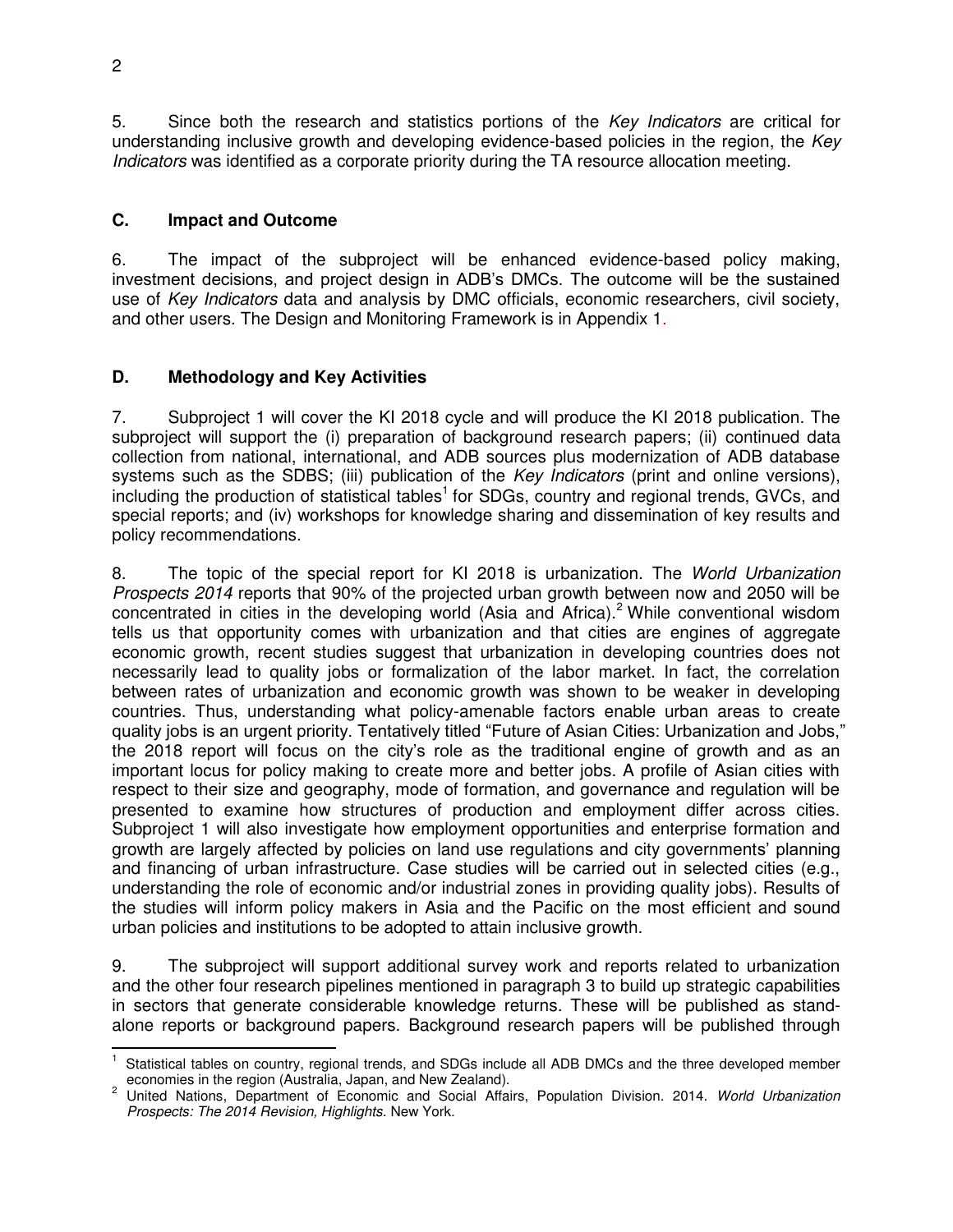appropriate vehicles to maximize the dissemination and impact of the analyses conducted, e.g., policy briefs, journal publications, and/or as special supplements to the *Key Indicators.* To ensure that the research pipelines address inclusive policy development in the region, feasibility assessments and consultations will be used to identify unanswered policy questions and lay out approaches to respond to these questions.

10. The subproject will continue to support innovative statistics- and research-related work on GVC indicators (initiated in the *Key Indicators 2015*) because of their importance in understanding the benefits of trade for the region's entrepreneurs and workers. The Development Economics and Indicators Division (ERDI) pioneered the production of original indicators to quantify and analyze the phenomenon of international production sharing in a globalized economy. While measuring the scale and structure of GVCs is a highly complicated task, ERDI has implemented new methods that provide a powerful framework for measurement. Building on these developments, the TA will help selected DMCs<sup>3</sup> produce data for more credible measurement and policy analysis on GVC issues.

11. The *Key Indicators* will be widely disseminated to its target audience in coordination with ADB's Department of External Relations (DER). Dissemination will start with an international media launch followed by seminar presentations to key government officials, business people, academia, and other research groups. The *Key Indicators* will be uploaded to the ADB website and disseminated through social media postings, blogs or an op-ed<sup>4</sup>. A limited number of hard copies of KI will be printed for distribution to regional member statistical partners and selected institutions, agencies, organizations, target audiences, such as ADBI Think Tank network, etc.

12. Coordination will be done with the DER to be able to efficiently monitor and evaluate the expected outcome, that is, by communicating the required information to include in DER's media monitoring reports.

13. On the data side, unforeseen circumstances and delays such as data submissions from the statistical partners might affect the production schedule. Regular follow up with the statistical partners, including through the resident missions, will be undertaken to minimize this risk. For the special report some other institutions might also come up with reports on similar topics.

# **E. Cost and Financing**

14. The subproject is estimated to cost \$1,000,000, which will be financed on a grant basis by ADB's Technical Assistance Special Fund (TASF-V). The cost estimates and financing plan is in Appendix 2.

# **F. Implementation Arrangements**

15. ADB will be the executing agency, while ERDI will be the implementing division. ERDI will coordinate with other ADB units (regional and other departments, resident missions, and sector and thematic groups) and statistical partners in ADB regional members in undertaking

<sup>&</sup>lt;u>a mendada komperadora.</u><br><sup>3</sup> Includes Bangladesh; Bhutan; Fiji; Hong Kong, China; India; Indonesia; Kazakhstan; Malaysia; Mongolia; Nepal; the People's Republic of China; Pakistan; the Philippines; the Republic of Korea; Singapore; Sri Lanka; Taipei,China; Thailand; Timor-Leste; and Viet Nam.

 $4$  An op-ed is a written piece of work typically published by a newspaper or magazine that expresses the opinion of a named author usually not affiliated with the publication editorial board.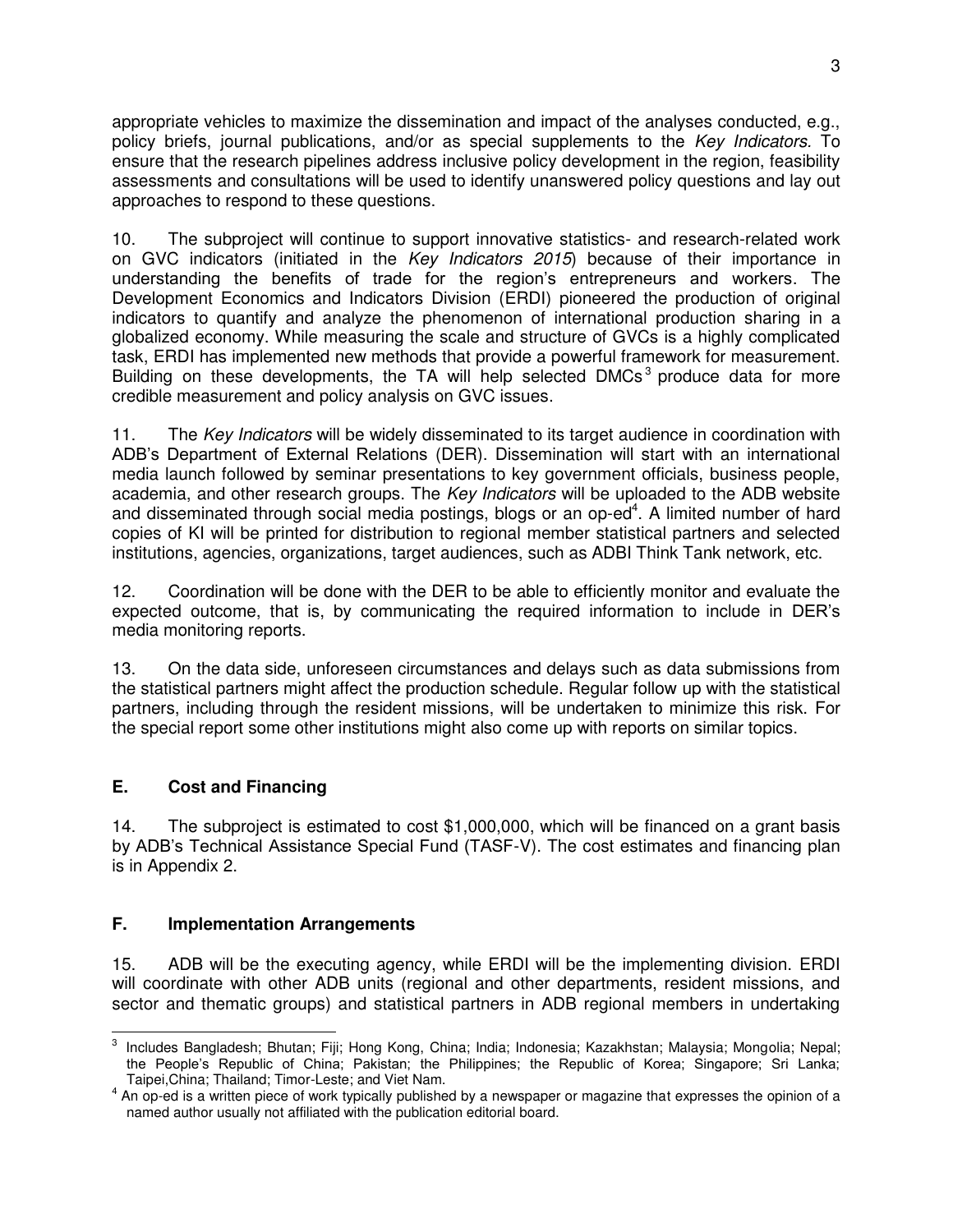the subproject activities. The subproject will be implemented from November 2016 to March 2020.

16. The outputs from the *KI 2018* will be produced by a team of ERDI international, national, and administrative staff with significant inputs from international and national consultants. An estimated 26 person-months of international consultancy services (15 and 11 person-months of which will be engaged as individual, and as a team of experts under a consulting firm, respectively), and 167 person-months of national consultancy services will be needed for the subproject, i.e., production processes for the special reports, statistical tables (country,  $SDG<sub>0</sub>$ <sup>5</sup> and regional tables; GVC indicators), special pilot indicators and data sets, the statistics portal and SDBS, and development activities related to improving data quality and promoting effective dissemination of results and findings.

17. For the background research papers, special report and stand-alone reports, the international consultants (economists and manuscript editors) will (i) engage in economic analysis and write the reports, (ii) prepare background reports and original research related to the theme, and (iii) conduct manuscript and economics editing. The national consultants (economists or statisticians or data specialists) will assist in (i) data gathering, data cleaning, and updating indicators; (ii) conducting further research on the indicators; (iii) laying out text and tables; and (iv) manuscript and/or copyediting. Surveys may be conducted in selected DMCs as deemed necessary to improve the relevance and originality of the analysis $<sup>6</sup>$ .</sup>

18. For the statistical portion, international consultants (writers) will be engaged to draft narratives on trends in the region as evidenced by statistical indicators. The national consultants (economics and statistics specialists and graphic designers) will assist in (i) preparing statistical tables and commentaries, (ii) laying out text and tables, and (iii) manuscript and/or copyediting.

19. International (economists) and national (research associates and economists) consultants will also be engaged to prepare the GVC section and develop new indicators on future topic(s) of importance to economic policy making.

20. To improve ADB's statistics portal, SDBS, and other data systems, national consultants (data analysts) will (i) conduct a comprehensive cleaning, review, and assessment of the existing data, databases, data sources, and newly procured additional data sets; (ii) develop a system modernization plan; and (iii) produce additional functionalities and changes in the statistics portal as indicated in the plan. All data sets such as basic statistics, other external databases, household survey data sets, and tools that can be integrated into the statistics portal will also be brought in. The TA will engage a reputable information technology company through the consultants' qualification selection method using biodata technical proposals to update and enhance AsiaData (*Key Indicators* mobile application), which will function for both Android and Apple handheld devices. The ERDI will also work closely with the DER and the Office of Information Systems and Technology to improve accessibility of KI to the public through improved search, visualization and download features.

21. Resource persons will be engaged for workshops and training events, e.g., *Key Indicators* workshops for the special report, training on a theme of interest, and subregional

 $\overline{5}$ <sup>5</sup> Collaboration will be done with ADB's Strategy and Policy Department to ensure consistency in the SDG data and indicators being released in the KI vis-à-vis SPD's progress reporting on SDGs.

<sup>6</sup> A written confirmation of no-objection will be secured from the DMCs prior to conducting the survey per requirement of OM D 12/OP and Article 14(iii) of the ADB Charter.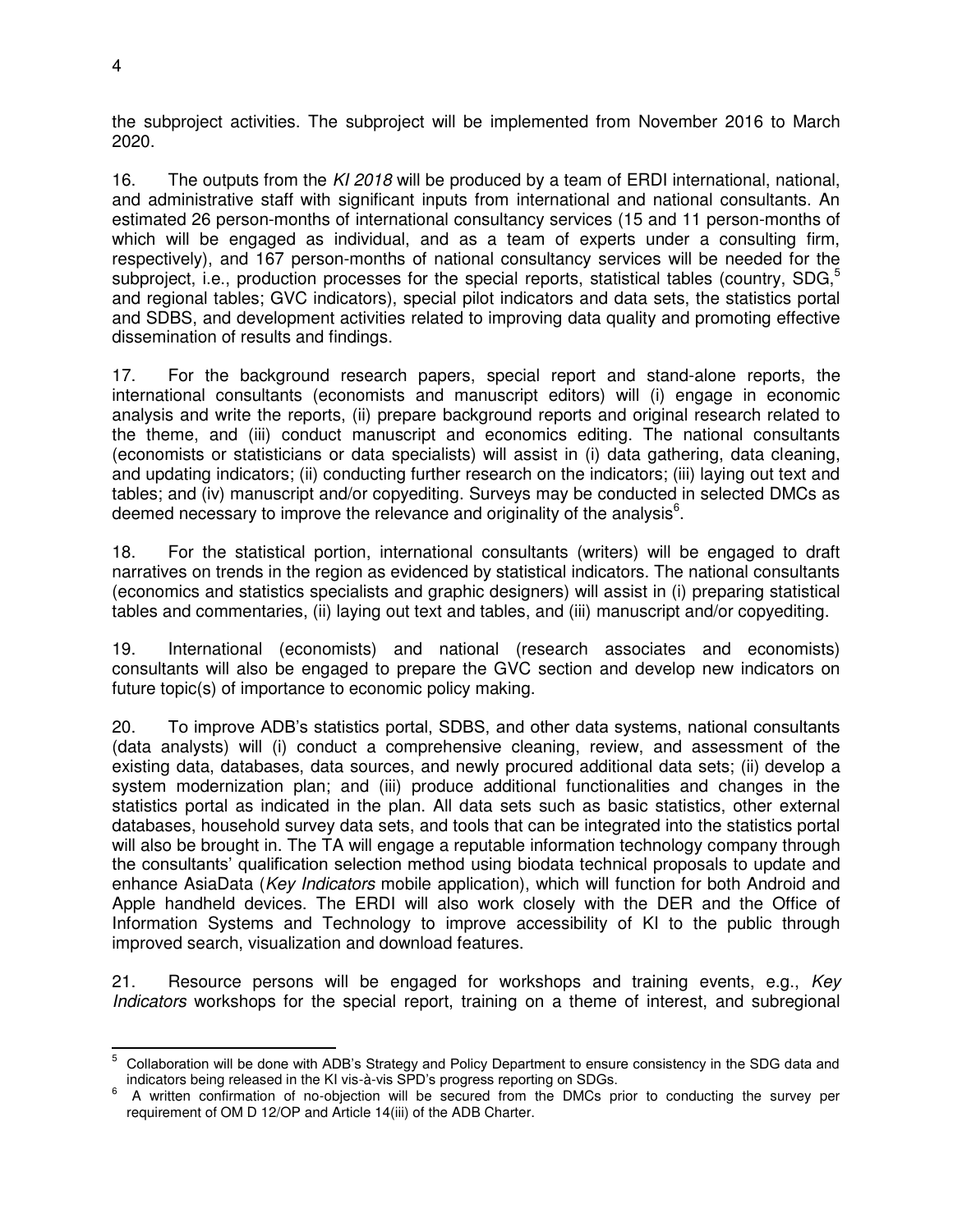workshops for the statistical tables. Travel of ADB staff participating as resource persons may be supported in accordance with the appropriate administrative guidelines.

22. The terms of reference for consultants is in Appendix 3. Consultants will be engaged in accordance with ADB's Guidelines on the Use of Consultants (2013, as amended from time to time). Disbursements will be made in accordance with ADB's *Technical Assistance Disbursement Handbook* (2010, as amended from time to time). Procurement of equipment will follow ADB's Procurement Guidelines (2015, as amended from time to time). Equipment purchased will comply with ADB guidelines on accountability of assets purchased under the TA, and disposal will follow the procedures in the relevant project administration instructions.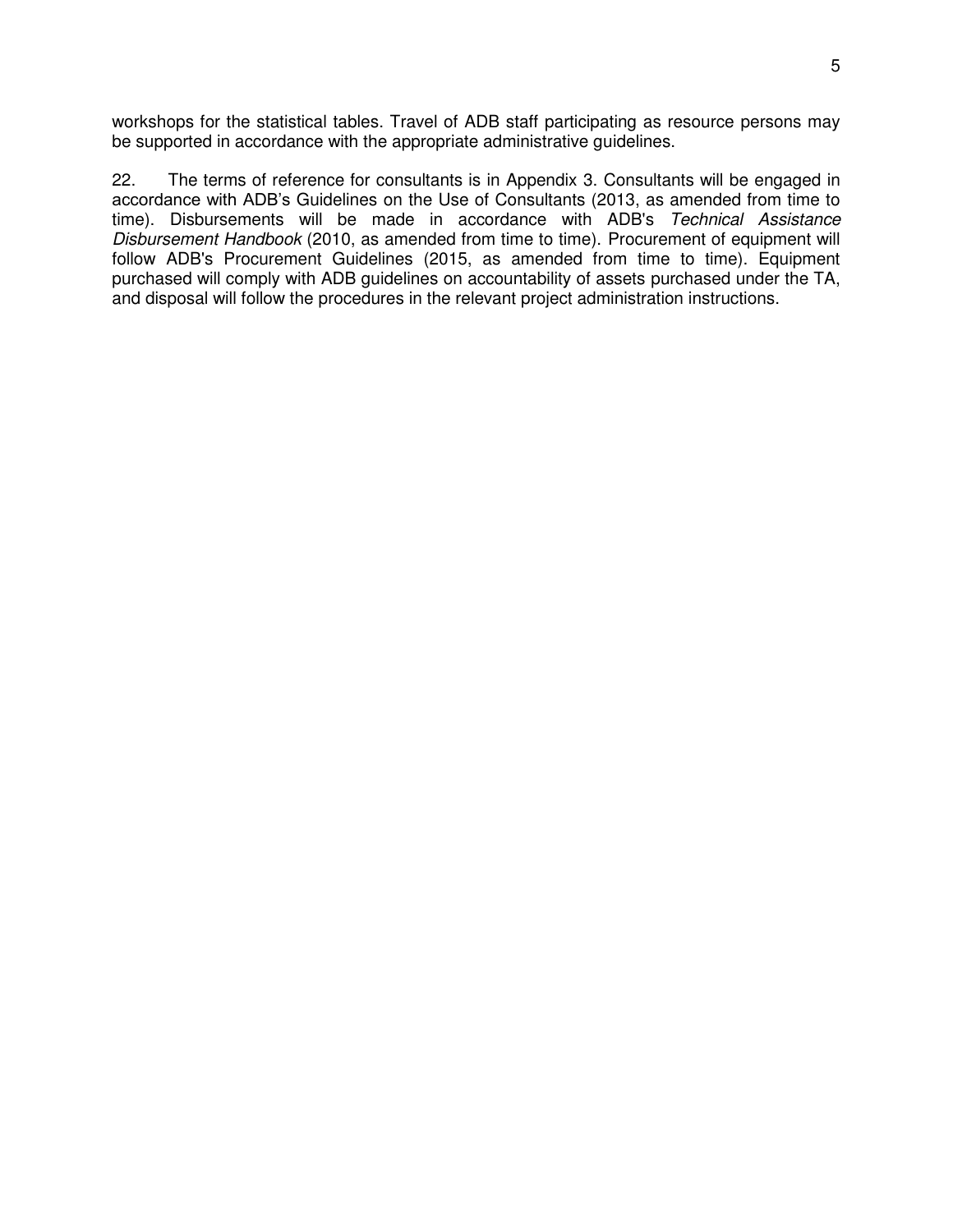# **DESIGN AND MONITORING FRAMEWORK**

| Impact the TA is Aligned with                                                                                                                                   |                                                                                                                                                                                                                                                                                                                                                                                                                                 |                                                                                                                                          |                                                                                                                                                                                                                                           |  |  |  |
|-----------------------------------------------------------------------------------------------------------------------------------------------------------------|---------------------------------------------------------------------------------------------------------------------------------------------------------------------------------------------------------------------------------------------------------------------------------------------------------------------------------------------------------------------------------------------------------------------------------|------------------------------------------------------------------------------------------------------------------------------------------|-------------------------------------------------------------------------------------------------------------------------------------------------------------------------------------------------------------------------------------------|--|--|--|
| Evidence-based policy making, investment decisions, and project design in ADB's DMCs enhanced.                                                                  |                                                                                                                                                                                                                                                                                                                                                                                                                                 |                                                                                                                                          |                                                                                                                                                                                                                                           |  |  |  |
| <b>Results Chain</b>                                                                                                                                            | <b>Performance Indicators</b><br>with Targets and Baselines                                                                                                                                                                                                                                                                                                                                                                     | <b>Data Sources and</b><br><b>Reporting</b>                                                                                              | <b>Risks</b>                                                                                                                                                                                                                              |  |  |  |
| <b>Outcome</b><br>Use of Key<br>Indicators data<br>and analysis by<br>DMC officials,<br>economic<br>researchers, civil<br>society, and other<br>users sustained | By 2018:<br>a. Key Indicators referred to in 45 regional<br>media citations<br>Baseline (median of 2012-2014): 42<br>b. Key Indicators cited in 20 major<br>newspapers and publications<br>Baseline (median of 2012-2014): 16<br>c. Seven (7) citations to Key Indicators made<br>by DMC officials and/or policy makers and<br>non-ADB researchers within 3 years after<br>dissemination activities<br>Baseline: Not applicable | a. DER media<br>monitoring reports<br>b. DER media<br>monitoring reports<br>c. Reports from resident<br>missions and local<br>newspapers | Unforeseen changes<br>in the global or<br>regional political,<br>economic, and<br>technological<br>environment may<br>render Key<br>Indicators'<br>messages<br>inopportune.<br>Other institutions<br>produce a similar<br>type of report. |  |  |  |
| <b>Outputs</b><br>1. Research<br>papers and<br>statistics for Key<br><b>Indicators</b><br>prepared and<br>published                                             | By 2018:<br>1a. 5 or more background papers and/or<br>reports written<br>2015 baseline: 5<br>1b. Three or more communications products<br>released, which could include web stories,<br>data visualizations, social media postings,<br>blogs, or an op-ed <sup>a</sup> .<br>2015 baseline: 3                                                                                                                                    | 1a. TA progress reports<br>1b. DER monitoring<br>reports                                                                                 | Unforeseen<br>circumstances and<br>delays such as data<br>access issues affect<br>the production<br>schedule.                                                                                                                             |  |  |  |
|                                                                                                                                                                 | 1c. Two separate reports published (Key<br>Indicators statistical report, and Special<br>Report)<br>2015 baseline: 1 integrated report                                                                                                                                                                                                                                                                                          | 1c. Published Key<br>Indicators statistical<br>report and special report                                                                 |                                                                                                                                                                                                                                           |  |  |  |
|                                                                                                                                                                 | 1d. At least 16,500 web downloads of<br>various publications related to Key Indicators<br>work<br>2015 baseline: 16,000 per year                                                                                                                                                                                                                                                                                                | 1d. ADB website<br>download statistics                                                                                                   |                                                                                                                                                                                                                                           |  |  |  |
|                                                                                                                                                                 | 1e. At least three background papers<br>published either as a report, working paper<br>series, and/or policy brief or journal paper<br>Baseline: 3                                                                                                                                                                                                                                                                              | 1e. Published ADB<br>working papers;<br>published policy briefs<br>and/or journal papers                                                 |                                                                                                                                                                                                                                           |  |  |  |
| 2. ADB statistics<br>portal developed;,<br>SDBS, and<br>related data<br>systems<br>implemented and<br>upgraded                                                  | By 2018:<br>2a. 40,500 annual hits for statistics portal<br>2014-2015 baseline: 40,000                                                                                                                                                                                                                                                                                                                                          | 2a. Data hits on<br>statistics portal, and<br>user feedback                                                                              |                                                                                                                                                                                                                                           |  |  |  |
|                                                                                                                                                                 | 2b. 2,500 annual hits for SDBS<br>2014 baseline: 2,400                                                                                                                                                                                                                                                                                                                                                                          | 2b. Data hits on SDBS,<br>and user feedback                                                                                              |                                                                                                                                                                                                                                           |  |  |  |
|                                                                                                                                                                 | 2c. Features of new SDBS interface<br>validated<br>Baseline: Not applicable                                                                                                                                                                                                                                                                                                                                                     | 2c. TA progress reports                                                                                                                  |                                                                                                                                                                                                                                           |  |  |  |
| 3. Workshops for<br>knowledge                                                                                                                                   | By 2018:<br>3a. One or more Special Report preparation                                                                                                                                                                                                                                                                                                                                                                          | 3a. TA progress reports                                                                                                                  |                                                                                                                                                                                                                                           |  |  |  |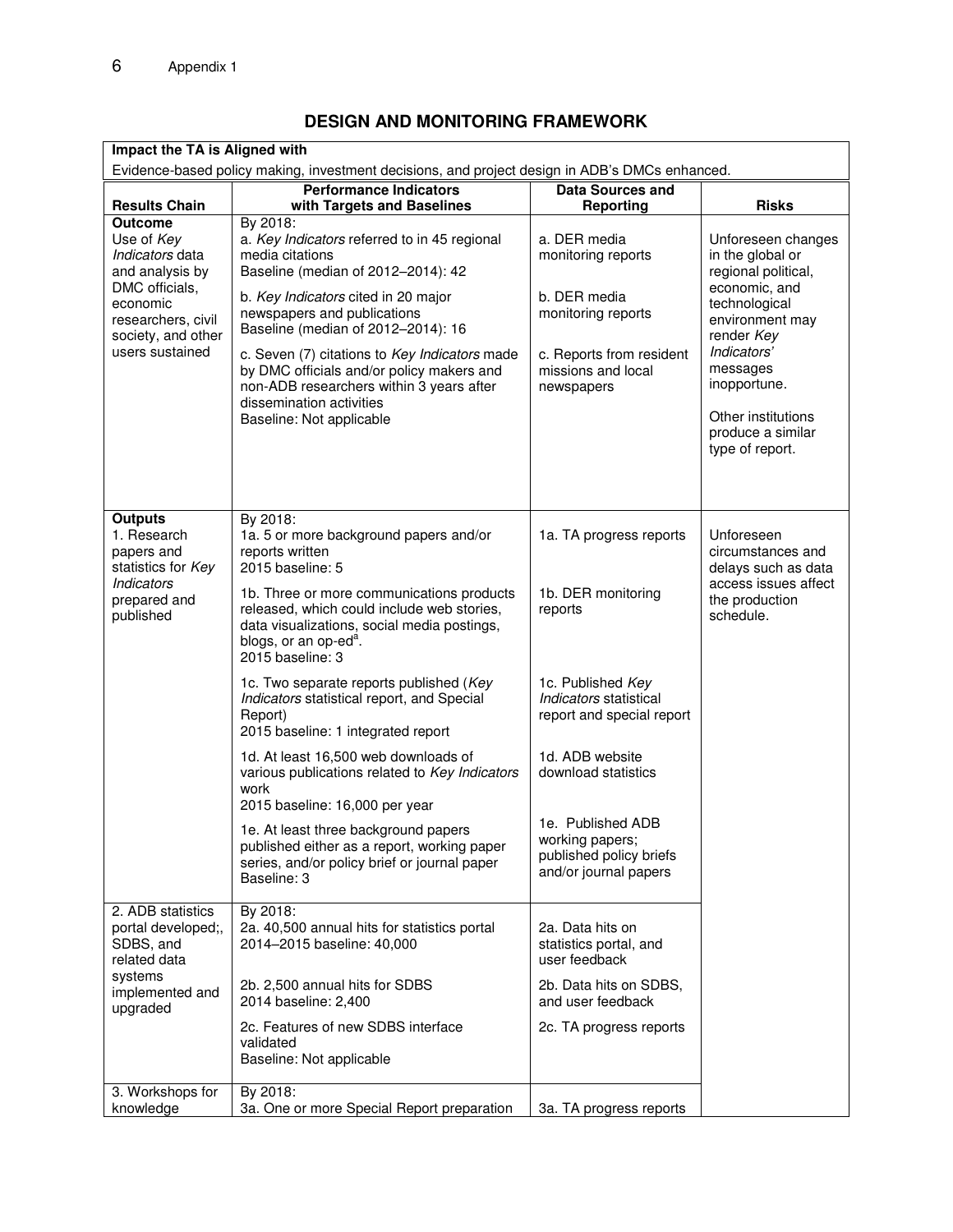| <b>Results Chain</b>                      | <b>Performance Indicators</b><br>with Targets and Baselines    | Data Sources and<br>Reporting | <b>Risks</b> |
|-------------------------------------------|----------------------------------------------------------------|-------------------------------|--------------|
| sharing and<br>dissemination<br>conducted | or consultation workshops conducted<br>2015 baseline: 1        |                               |              |
|                                           | 3b. Five dissemination workshops conducted<br>2015 baseline: 5 | 3b. Back-to-office<br>reports |              |

#### **Key Activities with Milestones**

Output 1: Research papers for the special report, and statistics for *Key Indicators* prepared and published

1.1. Engage consultants and commission research (November 2016–June 2018)

1.2. Draft, edit, and publish background papers (December 2017–December 2019)

- 1.3. Generate statistical tables (January–August 2018)
- 1.4. Draft, review, and edit *Key Indicators* contents (June–August 2018)
- 1.5. Finalize and disseminate publications (*Key Indicators* reports and working papers) (August 2018–March 2019)

Output 2: Development of ADB statistics portal, SDBS, and related data systems implemented and upgraded

- 2.1 Engage consultants (November 2017–March 2018)
- 2.2 Identify priority areas for modernization (October 2017–June 2018)
- 2.3 Implement improvements or upgrades to SDBS and statistics portal (July–October 2018)
- 2.4 Update *Key Indicators* mobile application AsiaData (November 2017–October 2018)

Output 3: Workshops for knowledge sharing and dissemination conducted

- 3.1 Engage resource persons (January–December 2017)
- 3.2 Conduct preparation workshop (January 2018)
- 3.3 Conduct *Key Indicators* launch (October 2018)
- 3.4 Hold series of academic launches and other dissemination workshops (October 2018–March 2019)

#### **TA Management Activities**

Hiring of consultants (November 2016– March 2020)

Procurement of IT equipment, information and knowledge services (schedule to be determined)

#### **Inputs**

ADB: \$1,000,000

#### **Assumptions for Partner Financing**

Not applicable

ADB = Asian Development Bank, DER = Department of External Relations, DMC = developing member country,  $IT = information technology, SDBS = statistical database system, TA = technical assistance.$ 

<sup>a</sup>An op-ed is a written piece of work typically published by a newspaper or magazine that expresses the opinion of a named author usually not affiliated with the publication editorial board.

Source: Asian Development Bank.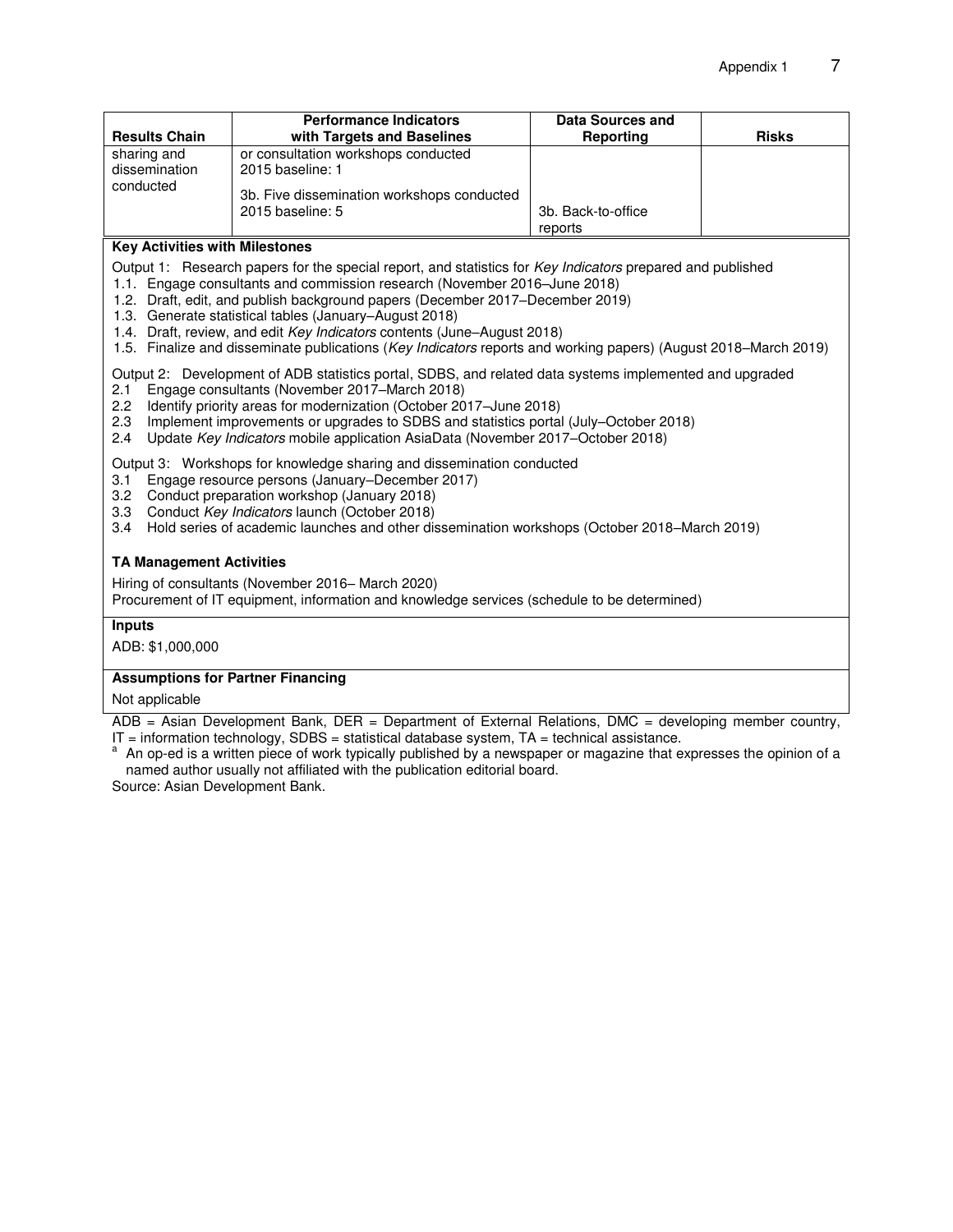# **COST ESTIMATES AND FINANCING PLAN**

(\$'000)

| <b>Item</b>                                                    | <b>Amount</b> |
|----------------------------------------------------------------|---------------|
| Asian Development Bank <sup>a</sup>                            |               |
| 1. Consultants                                                 |               |
| a. Remuneration and per diem                                   |               |
| i. National consultants                                        | 386.0         |
| ii. International consultants                                  | 213.0         |
| b. International travel                                        | 65.0          |
| 2. Workshops, seminars, and conferences <sup>b</sup>           | 80.0          |
| 3. Data, surveys, and studies <sup>c</sup>                     | 141.0         |
| 4. Equipment <sup>d</sup>                                      | 10.0          |
| 5. Miscellaneous administration and support costs <sup>e</sup> | 20.0          |
| 6. Contingencies                                               | 85.0          |
| Total                                                          | 1,000.0       |

a The technical assistance (TA) subproject will be financed by the Technical Assistance Special Fund (TASF-V) of the Asian Development Bank (ADB).

b Includes costs of dissemination activities and travel and related expenses, including ADB staff as resource persons, representation, preparatory works, implementation, and administrative support. Workshops, seminars, and conferences will occur only in ADB eligible member countries.

c Includes cost of data purchase, field surveys, and other data collection.

d Includes information-technology-related hardware. Procurement of equipment will follow ADB's Procurement Guidelines (2015, as amended from time to time). Equipment purchased will comply with ADB guidelines on accountability of assets purchased under the technical assistance, and disposal will follow the procedures of the relevant project administration instructions.

e Includes costs of data support, subscription, software acquisition, representation, and printing Source: Asian Development Bank estimates.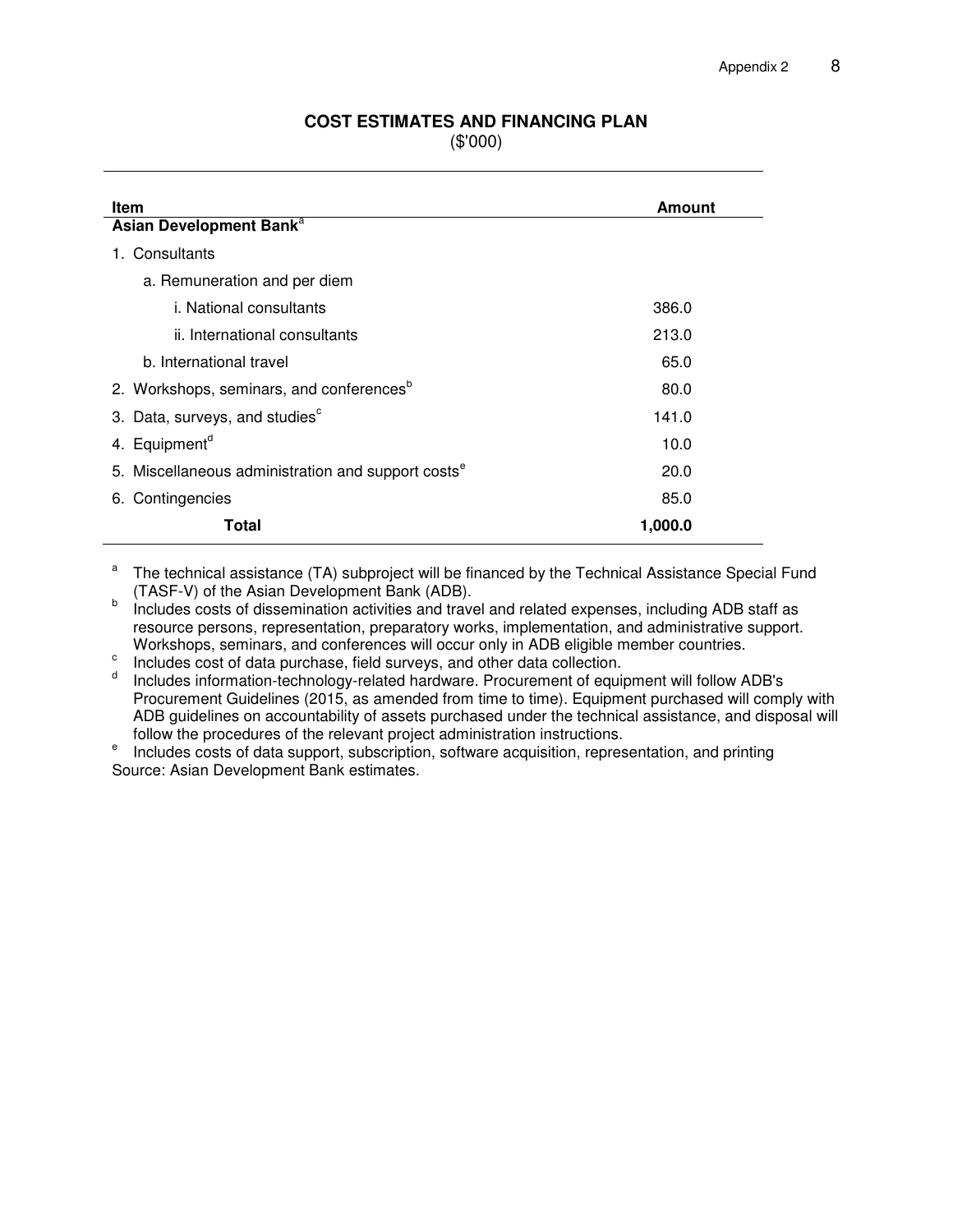# **OUTLINE TERMS OF REFERENCE FOR CONSULTANTS**

1. An estimated 26 person-months of international consultancy services and 167 personmonths of national consultancy services will be needed.<sup>1</sup> Consultants will be engaged in accordance with the Guidelines on the Use of Consultants (2013, as amended from time to time) of the Asian Development Bank (ADB).

| <b>Table A3: Breakdown of Consulting Expertise</b>            |                                       |                                                                      |                                       |  |  |  |
|---------------------------------------------------------------|---------------------------------------|----------------------------------------------------------------------|---------------------------------------|--|--|--|
|                                                               | Person-<br><b>Months</b> <sup>a</sup> |                                                                      | Person-<br><b>Months</b> <sup>a</sup> |  |  |  |
| International<br>Economists and subject matter<br>specialists | 9.0                                   | <b>National</b><br>Economists, statisticians, or data<br>specialists | 66.0                                  |  |  |  |
| Manuscript and economics editor                               | 2.0                                   | Economics and statistics specialists                                 | 70.0                                  |  |  |  |
| Writer                                                        | 2.0                                   | Data analysts                                                        | 24.0                                  |  |  |  |
| Resource persons                                              | 2.0                                   | Graphic designer                                                     | 1.0                                   |  |  |  |
|                                                               |                                       | Research associate                                                   | 6.0                                   |  |  |  |
| Senior information technology expert <sup>b</sup>             | 3.0                                   |                                                                      |                                       |  |  |  |
| Systems analyst <sup>b</sup>                                  | 3.0                                   |                                                                      |                                       |  |  |  |
| User-interface designer <sup>b</sup>                          | 5.0                                   |                                                                      |                                       |  |  |  |
| <b>Total</b>                                                  | 26.0                                  |                                                                      | 167.0                                 |  |  |  |

<sup>a</sup> Engagement on an intermittent basis.

b Expert(s) from firm.

Source: Asian Development Bank estimates.

## **A. Economists and Subject Matter Specialists** (international, 6 consultants, total of 9 person-months, intermittent)

2. The purpose of this assignment is to undertake research and analysis on the selected special report topic. The output will include background papers for the special report and/or other themes of interest.

3. The specialists should have a strong background in development economics, economics, and/or other related subjects. They should have at least a master's degree in their field of expertise (with a doctorate degree preferred) and have more than 10 years of relevant work experience. The specialists should have expertise and/or an interest in the economies of Asia and the Pacific. A good publication record on urbanization, economic geography, technology and development, firm research and development, structural transformation, labor and employment, or global value chain will be an advantage. Extensive experience working with international databases, and the application and/or development of models and frameworks, input–output, computable general equilibrium, and other multidimensional frameworks will be highly desirable. They will carry out the following activities:

- (i) conduct empirical research and conduct surveys, if necessary;
- (ii) prepare and/or present background and/or follow-on research paper(s) on the proposed research topic(s) or theme of interests

 $\overline{a}$ 1 Lump-sum payments or output-based contracts will be considered when necessary.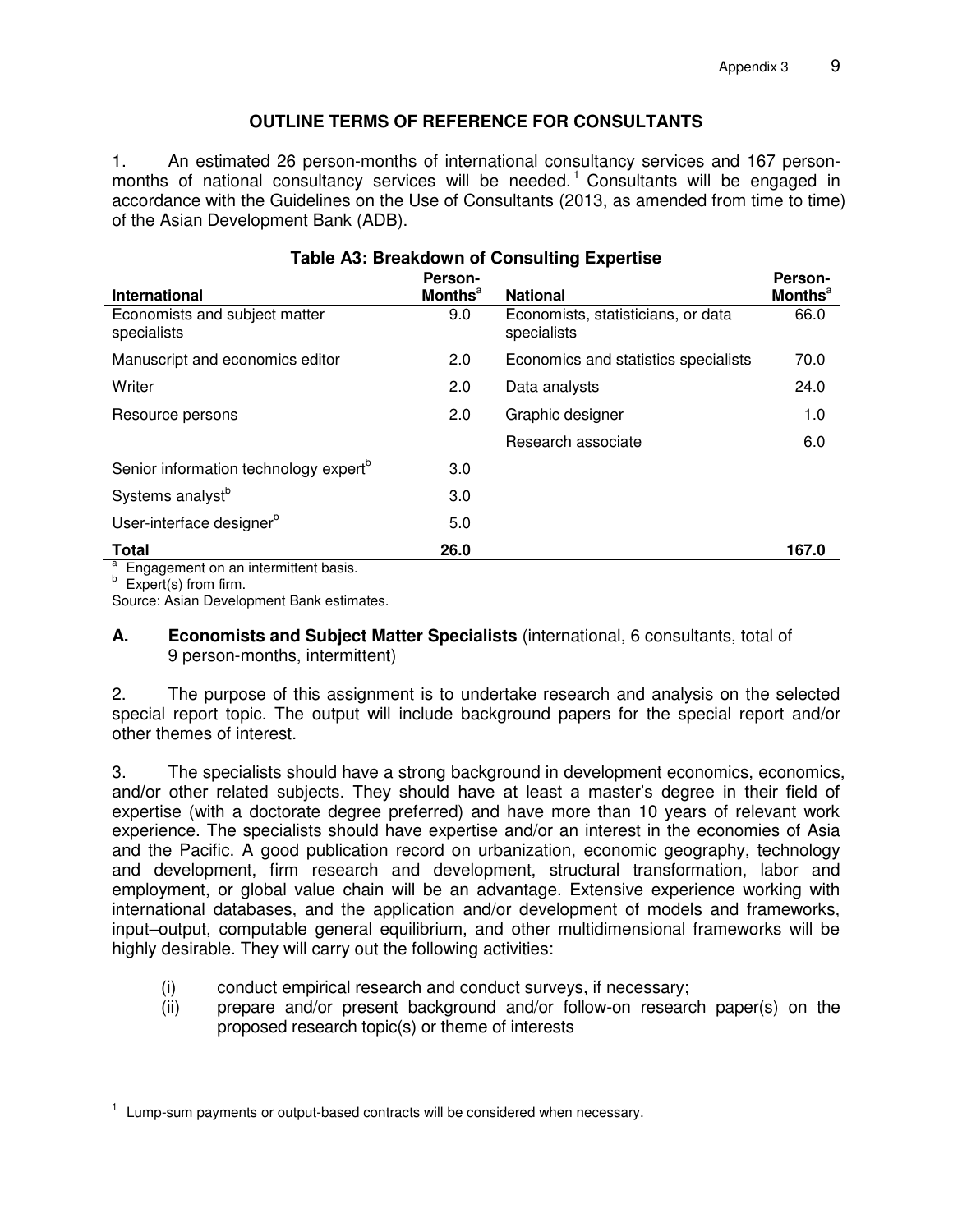- (iii) provide advice on the direction of research for the special report and/or other theme of interests, and potentially contribute subsection(s) to the special report and/or other theme of interests, with the following specific tasks:
	- a. review draft outline of special report prepared by ADB staff and provide comments and suggestions for its finalization;
	- b. brainstorm on potential terms of reference for background papers that will be funded through ADB related to the topic;
	- c. attend workshop(s) and provide comments and suggestions for the finalization of background papers;
	- d. provide advice to authors of the background papers as required;
	- e. draft a paper that will serve as one of the key highlights in the special report to be presented in 1-2 workshops; and
- (iv) perform other tasks as may be assigned by ERDI.

## **B. Manuscript and Economics Editor** (international, 1 consultant, 2 person-months, intermittent)

4. The editor shall be responsible for the manuscript editing of the KI special report and assist in preparing the highlights, including the tables and charts in the publication. He or she should have at least a master's degree in the related field (a doctorate degree is preferred) and have more than 10 years of experience in writing and editing works. He or she will also assist in the preparation of the highlights and presentation materials for launch of Key Indicators.

5. The editor will review and edit the special report, statistical commentaries, graphs and tables of the *Key Indicators* in compliance with international editing standards and ADB's *Handbook of Style and Usage*. The work will include a number of editing rounds of the typeset version until the desired quality is achieved. The editor will also make suggestions regarding the layout of the publication and assist in preparing the highlights and presentation materials for the *Key Indicators* launch. In particular, the editor will carry out for the special report and highlights the following:

- (i) reorganize the text so that the subject matter is easy to understand and is logically presented;
- (ii) eliminate wordiness and repetition, and reduce ambiguity;
- (iii) query substantive discrepancies, possible typographical errors, and non-English terms;
- (iv) edit tables and figures, and recast if required;
- (v) ensure that subheadings are consistent and logical;
- (vi) check references to tables, figures, appendixes, and parts of the text;
- (vii) edit notes to ensure that the text references are correct;
- (viii) edit reference lists;
- (ix) edit the foreword and acknowledgment;
- (x) edit highlights;
- (xi) check final changes;
- (xii) work closely with the Key Indicators overall coordinator;
- (xiii) check and sign off on the layout; and
- (xiv) perform other relevant tasks as assigned by ERDI.
- 6. The output is a manuscript-edited special report, highlights and presentation materials.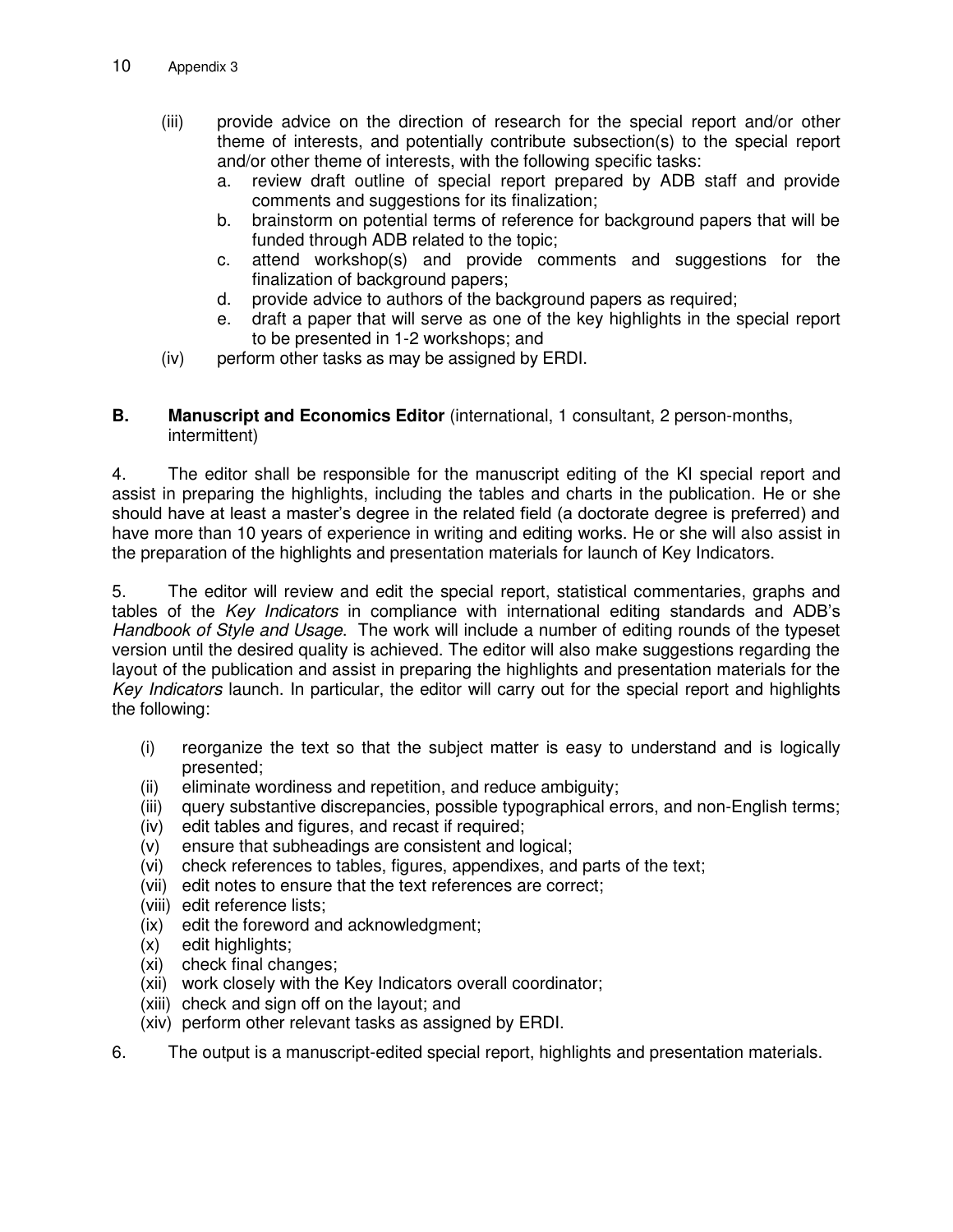## **C. Writer** (international, 2 consultants, total of 2 person-months, intermittent)

7. The writer will be responsible for writing a high-quality thematic commentary based on sound statistical analysis for the statistical component (parts II, III, and IV) of the publication, highlighting recent trends and providing an overview of developments in the region and across countries. He or she will prepare highlights for the statistical components; assist in the preparation of the key messages, press releases, and other related materials; and make suggestions on the layout. Specific tasks of the writer include:

- (i) review the statistical commentaries within the earlier issues of *KI* and other statistical publications, and prepare a detailed outline including proposed graphs, charts and boxes for the commentaries for the following themes within the statistical component, ensuring consistency in the overall style, approach, and presentation: SDGs, and any other themes that may be introduced;
- (ii) draft commentaries covering the themes within the statistical component drawing on statistics from *KI* and external sources, and based on a sound statistical analysis;
- (iii) provide an informative overview of trends and developments as well as relevant emerging issues in the region and across countries;
- (iv) work closely with the concerned ERDI staff and national consultants in developing the graphs, charts, and boxes, including statistical boxes covering data comparability issues;
- (v) conduct a consultation on the proposed commentary and based on the feedback received, work closely with the concerned ERDI staff in finalizing the statistical commentaries ensuring full compliance with ADB's *Handbook of Style and Usage* and any other relevant guidelines;
- (vi) assist with the preparation of the Definitions and Foreword;
- (vii) prepare highlights for the statistical component as part of the overall highlights;
- (viii) assist in the preparations of the key messages, press releases and other related materials; and
- (ix) perform other tasks as assigned by ERDI.

8. The writer should have at least a master's degree in the related field and have more than 10 years of experience in writing and editing*.*

**D. Information Technology Firm** (a team of 3 international consultants each, total of 11 person-months, intermittent)

9. The firm will update and enhance AsiaData (*Key Indicators* mobile application), which will work for both Android and Apple handheld devices.

10. **Senior information technology expert—team leader** (international, 1 consultant, 3 person-months, intermittent). The expert should have a degree in computer science or a related field, and at least 10 years of information technology (IT) experience (of which 5 years in a managerial role). The expert will (i) coordinate application development, (ii) monitor team progress, (iii) liaise with ADB's Economic Research and Regional Cooperation Department and Office of Information Systems and Technology on the enhancement of the mobile application, (iv) undertake the analysis of business requirements and work with the systems analyst and the user interface designer, and (v) spearhead the application tests.

11. **Systems analyst** (international, 1 consultant, 3 person-months, intermittent). The analyst should have a degree in computer science or a related field, and at least 7 years of IT experience (of which 5 years in designing application systems). The analyst will (i) design a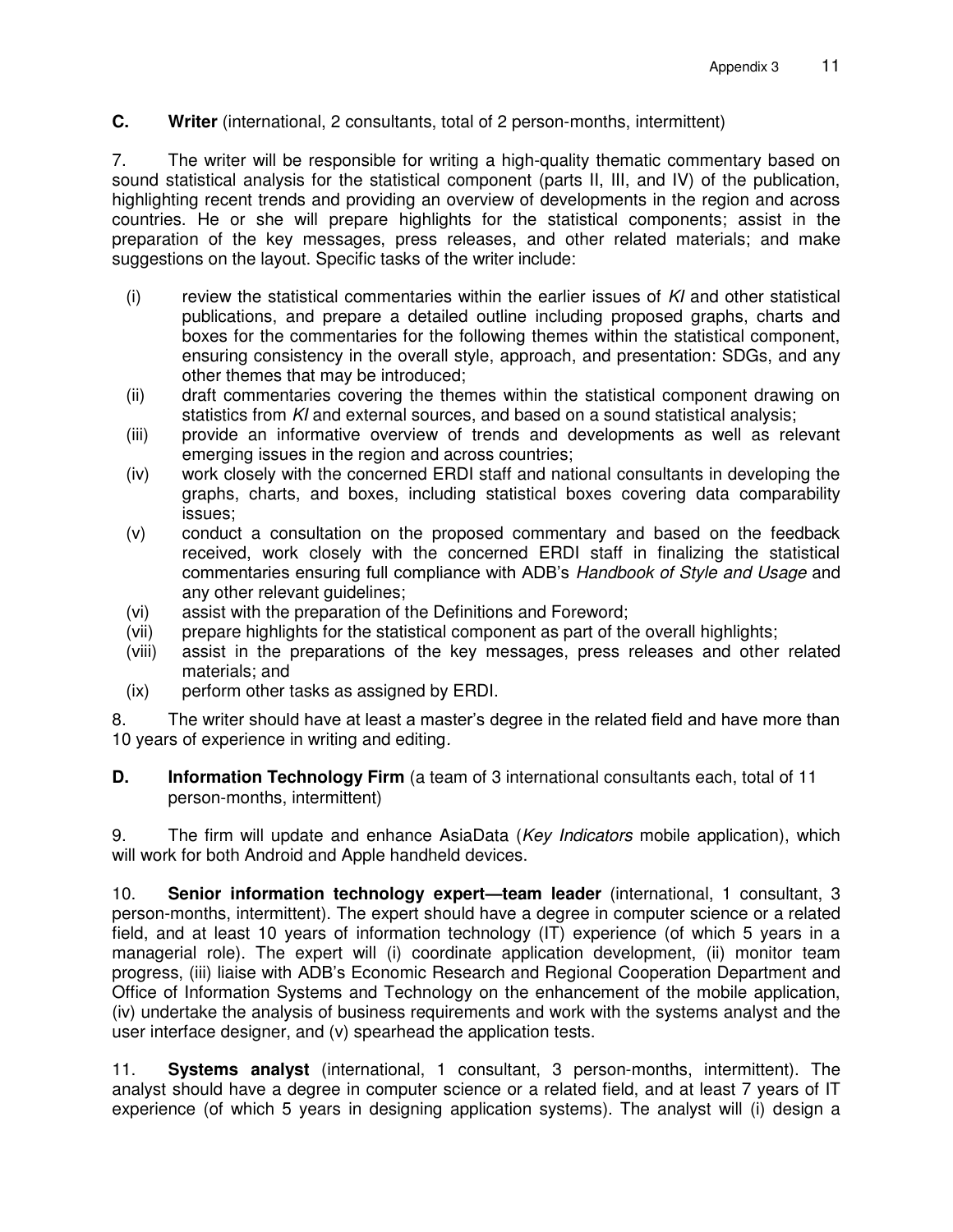workable system based on the business requirements and new mobile and computer operating systems; (ii) check security constraints of the current mobile application, including integration of solution and consideration for data privacy; (iii) monitor the application enhancement and propose refinements; and (iv) implement the turnover of the solution and application to ADB.

12. **User interface designer** (international, 1 consultant, 5 person-months, intermittent). The designer should have a degree in computer science or a related field, and at least 5 years of IT experience (of which 2 years in designing mobile applications). The designer will (i) design the enhancement of the mobile application, and (ii) ensure that the user interface is simple and efficient.

**E. Resource Persons** (international, 5 experts, total of 2 person-months, intermittent)

13. Resource persons will be engaged to participate as presenters or discussants in workshops, training events, and conferences. The resource persons should have (i) expert knowledge, and (ii) extensive experience and an excellent publication record on the special report topic.

**F. Economists, Statisticians, or Data Specialists** (national, 6 consultants, total of 66 person-months, intermittent)

14. The purpose of this assignment is to undertake research and analysis on selected special report topics. The output will include background papers and/or country-specific case studies for the special report and/or follow-on research papers.

15. The specialists should have at least a master's degree in their field of expertise (with a doctorate degree preferred) and more than 10 years of relevant work experience.<sup>2</sup> The specialists should have well-rounded knowledge of urbanization, economic geography, technology and development, firm research and development, structural transformation, labor and employment, or global value chains in their country assignment. They should be knowledgeable about the sources of good data, have the ability to access or collect them through survey techniques, and perform the necessary data evaluation. They should also have the ability to analyze the data using statistical and econometric techniques. An ability to identify research topics and prepare background papers on themes of interests using new methodologies and rigorous empirical approaches will be desirable.

16. Specific tasks are as follows:

- (i) describe major patterns and trends on the theme in their country, or perform analytical work on secondary dataset or dataset collected by conducting own survey;
- (ii) conduct empirical analysis characterizing the structure and dynamics of the country's economic transformation as may be required;
- (iii) provide detailed information of data holdings from various national sources as may be required;
- (iv) document and provide metadata of the country's time series data from various data sources and national databases as may be required;
- (v) perform analytical work on secondary dataset or dataset collected by conducting own survey;
- (vi) synthesize findings in a report;

j 2 The work will be carried out in countries where high-quality data is available, which will be assessed during project implementation. Country of assignment will be determined upon initiating their recruitment as national consultants.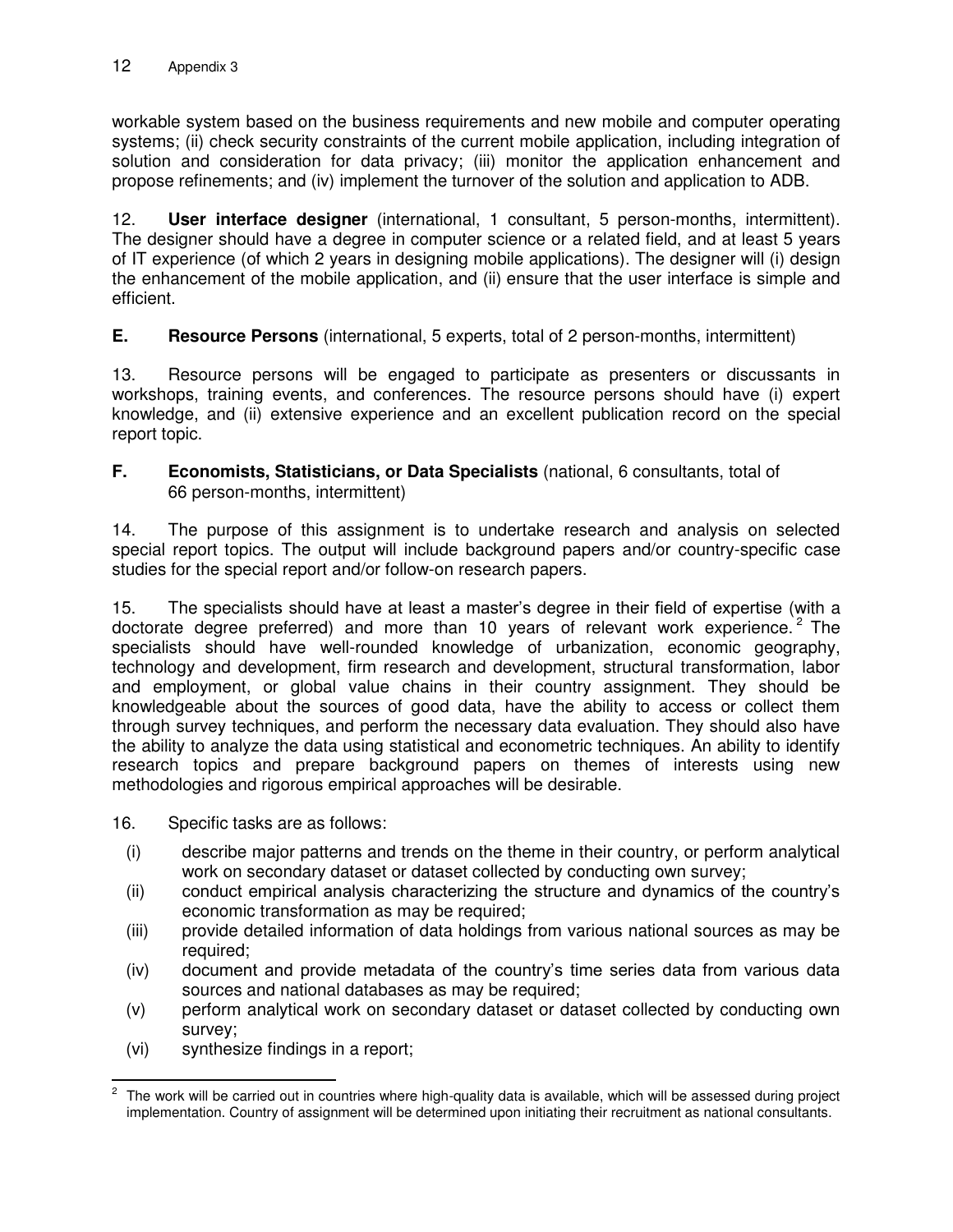- (vii) potentially help design and field survey if needed;
- (viii) provide inputs to ERDI staff and international consultant regarding policies and interventions prevalent to their country that can be used to evaluate the impact of selected policies and interventions;
- (ix) present paper or analytical work in workshops;
- (x) conduct international travel to attend the workshops and/or assist international consultants as requested by ERDI; and
- (xi) perform other tasks as may be assigned by ERDI.

## **G. Economics and Statistics Specialists** (national, 10 consultants, total of 70 personmonths, full time)

17. The purpose of this assignment is to produce the *Key Indicators* questionnaires, country tables, Sustainable Development Goals tables, regional tables, and charts and figures in the write-ups, highlights, and presentation materials.

18. The specialists should have (i) a background in economics or statistics; (ii) at least 3 years of relevant work experience in statistics or research analysis; (iii) the technical and analytical skills required for the project; (iv) a good understanding of official statistics and national statistical systems; (v) advanced knowledge and proficiency in using Microsoft Excel, Microsoft Word, and other relevant software; (vi) experience in performing automated business processes and due diligence in data compilation and validation; (vii) good writing skills; and (viii) creativity in generating statistical graphs.

19. Specific tasks include:

- (i) gather, process, compile and validate survey data and statistics from assigned regional members and other sources;
- (ii) generate, review, and finalize assigned statistical tables under the guidance of ERDI international staff and the Key Indicators coordinator using applications of the Statistical Database System (SDBS);
- (iii) study the assigned themes, and together with their ERDI staff counterpart, analyze the available statistics data and other information;
- (iv) suggest or create statistical graphs in the analysis of commentaries;
- (v) review and update the statistical definitions and concepts that are used in the preparation of the *Key Indicators*;
- (vi) review or revise the statistics and write-ups or commentaries;
- (vii) implement the new aggregation methods; and
- (viii) perform other related technical and administrative tasks as may be assigned by the KI coordinator.

**H. Data Analysts** (national, 2 consultants, total of 24 person-months, full time)

20. The analysts should have (i) experience in updating the statistical database system and in extensively using the statistics portal; (ii) a strong background in economics, statistics, computer science, or a related field; (iii) experience in data processing, analysis, and working with official statistics (statistics produced by governments); (iv) IT knowledge; and (v) advanced knowledge of Microsoft Excel and automated business processes. The analysts must exercise due diligence in compiling and validating data and work with the Development Economics and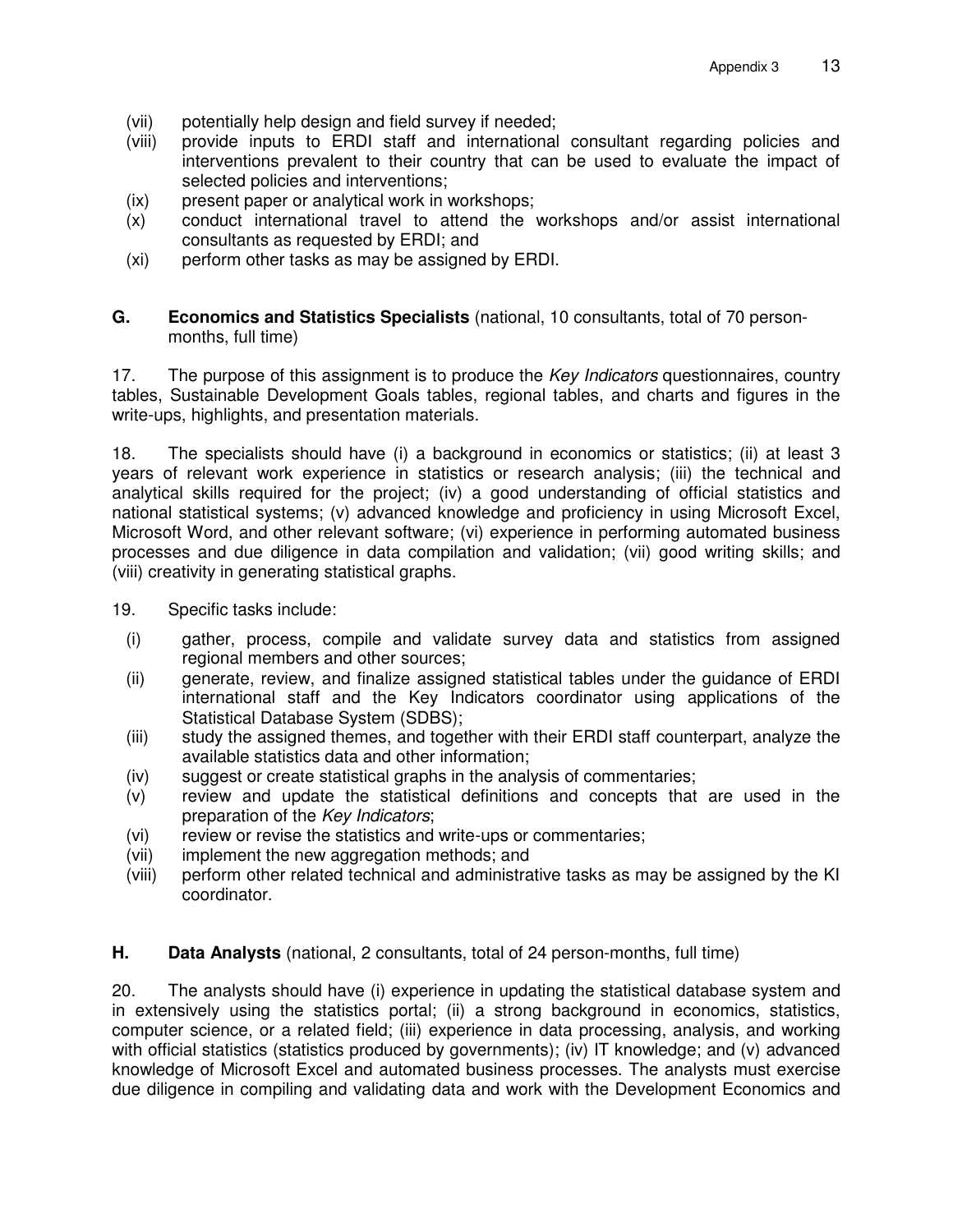Indicators Division staff to improve and maintain the statistical database system and the statistics portal. Detailed tasks are as follows:

- (i) identify priority areas for modernization based on user feedback and requests;
- (ii) propose new functionalities to be added to the portal;
- (iii) provide advice in selecting a new system or process to be used;
- (iv) implement changes to the SDBS and statistics portal by balancing business and technical requirements; and
- (v) update and maintain the two databases.

## **I.** Graphics Designer (national, 1 consultant, 1 person-month, intermittent)

21. The purpose of this assignment is to produce the text layout and format the graphic elements of the *Key Indicators*, including the web version.

22. The designer will be responsible for text layout, encoding of corrections, and formatting of graphic elements of the publication, including refining its web version. The designer must be skilled in working with Creative Suite 4 (or 5), Microsoft Word, and Microsoft Excel, and will prepare InDesign, Illustrator, and PDF files of the interiors and covers using original manuscripts submitted in Microsoft Word and Microsoft Excel.

23. In particular, the designer will:

- (i) layout *KI*;
- (ii) typeset, reformat tables and charts, and encode corrections in the main text based on corrections received from ERDI staff and consultants;
- (iii) encode final text and graphical corrections from ERDI staff and consultants;
- (iv) prepare InDesign, Illustrator, Photoshop, and PDF files of the artwork, interior pages, and covers using original manuscripts submitted in MS Word, Microsoft Excel, and other formats;
- (v) apply template developed by ERDI in typesetting of the KI;
- (vi) ensure that (i) is formatted well and the layout is clear and concise; and
- (vii) perform other related tasks as assigned by ERDI.

**J. Research Associate** (national, 1 consultant, 6 person-months, intermittent)

24. The purpose of this assignment is to support research on assigned topics and other development issues as well as provide administrative support for data procurement and the publication process.

25. The associate should have a degree in economics, statistics, or related fields (with a master's degree preferred), and at least 2 years of relevant experience. The associate should be knowledgeable in using Stata and have a good understanding of economic theory and econometric analysis (or statistical methods).

26. The associate will work closely with Development Economics and Indicators Division staff and international and national consultants. The associates will perform the following tasks: